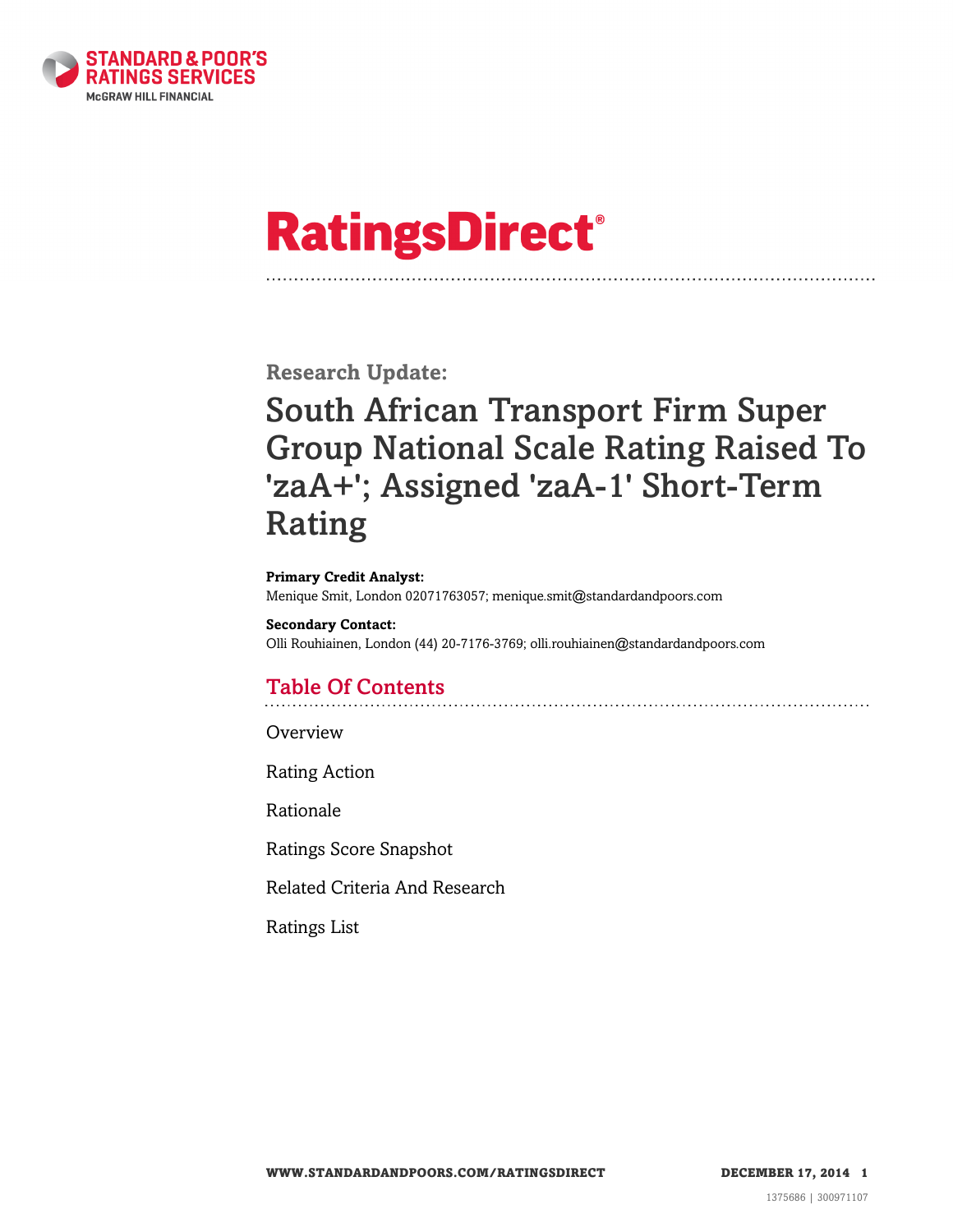**Research Update:**

# South African Transport Firm Super Group National Scale Rating Raised To 'zaA+'; Assigned 'zaA-1' Short-Term Rating

### <span id="page-1-0"></span>**Overview**

- The financial ratios of South Africa-based transportation firm Super Group have become stronger, thanks to better-than-anticipated operating performance. In our opinion, the company should be able to sustain this.
- As a result, we are raising our long-term national scale rating on Super Group to 'zaA+' from 'zaA'.
- At the same time, we are assigning our 'zaA-1' short-term national scale rating to the company.
- The rating incorporates our view that Super Group will maintain financial ratios consistent with its "modest" financial risk profile, despite its acquisitive financial policy and the difficult trading conditions it faces in the South African market.

# <span id="page-1-1"></span>Rating Action

On Dec. 17, 2014, Standard & Poor's raised its long-term national scale rating on South African-based transportation firm Super Group Limited to 'zaA+' from 'zaA'.

At the same time, we assigned our short-term national scale rating of 'zaA-1' to the company.

### <span id="page-1-2"></span>Rationale

The upgrade reflects the better-than-anticipated performance of Super Group in financial year 2014 and so far in financial year 2015. This has meant that the company's financial ratios are now stronger than we previously forecast. We have revised our assessment of the financial risk profile to "modest" from "intermediate".

Revenue increased by 22% to South African rand (ZAR) 14,296 million in the year ending June 30, 2014. This was mainly a result of new contract wins in the supply chain division in South Africa, strong performance in its African logistics business, and better-than-expected sales in its vehicle dealership business unit. At the same time, the company's Standard & Poor's-adjusted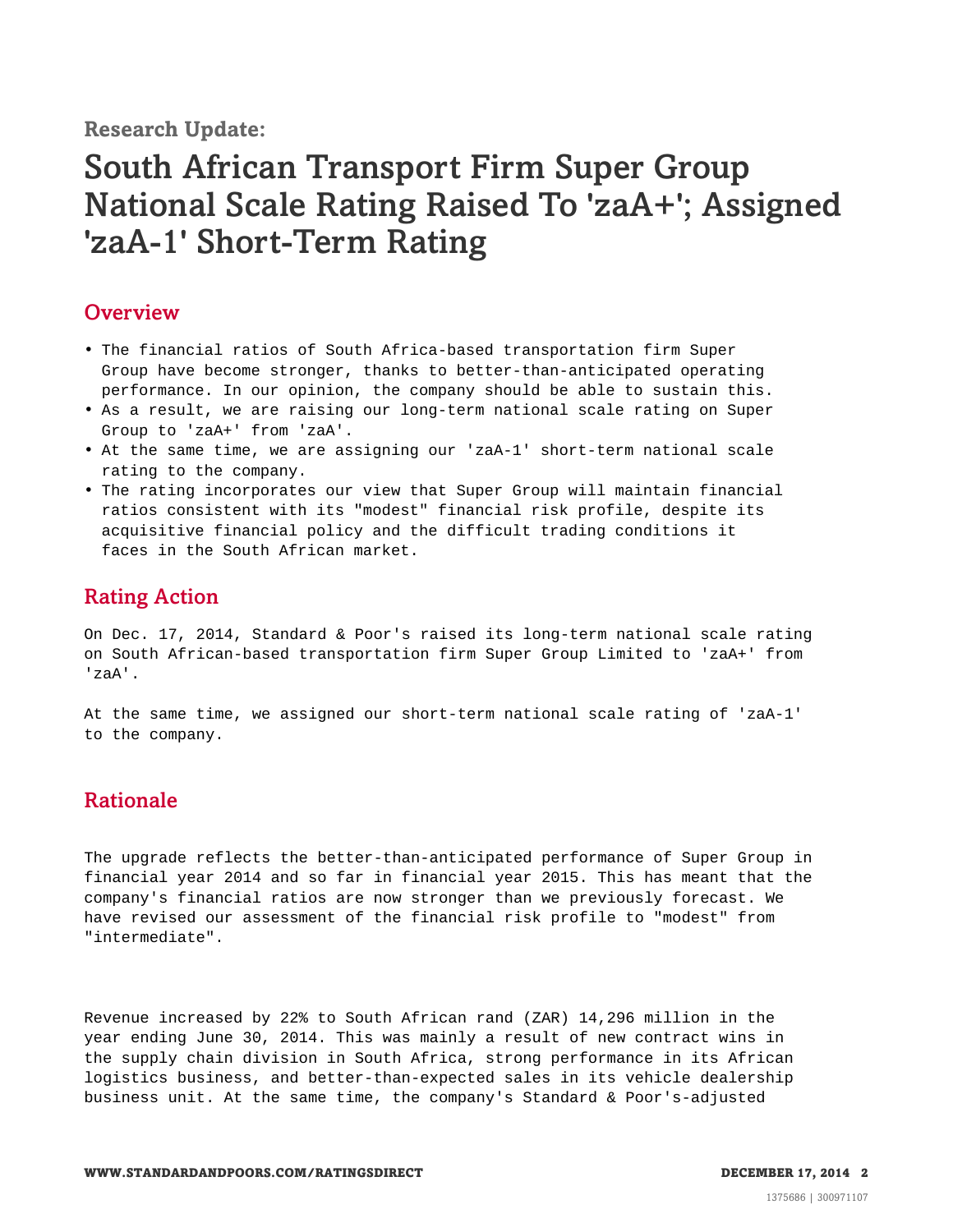*Research Update: South African Transport Firm Super Group National Scale Rating Raised To 'zaA+'; Assigned 'zaA-1' Short-Term Rating*

EBITDA margin was better than expected at around 15%, compared with 14.4% the year before. Super Group's profitability measures are somewhat stronger than its rated European logistics services peers.

Under our base-case scenario, we expect Super Group's adjusted funds from operations (FFO) to debt and debt to EBITDA to be around 55% and 1.5x in 2015, respectively. In our opinion, Super Group has adequate headroom under the "modest" financial risk profile category to make moderate acquisitions without its FFO to debt declining to less than 40%, the level we consider commensurate with our 'zaA+' rating. Our analysis does not take aggressive shareholder distributions into account.

We have revised our calculation of Super Group's surplus cash to 50% of total cash and cash equivalents and deducted it from total gross debt. We have not previously deducted any surplus cash from gross debt for the purpose of calculating Super Group's credit measures. Our calculation suggests that the majority of Super Group's cash and cash equivalents are not restricted, and the company's high cash balance provides a fairly good buffer against contingent cash requirements.

Our base-case scenario for Super Group assumes:

- Revenue growth of between 30%-35%, mainly attributable to recent acquisitions boosting revenues in the group's supply chain and dealership divisions;
- Some deterioration in Super Group's adjusted EBITDA margin in the short term, due to new acquisitions operating at lower margins and increased pricing pressure across most end-markets. That said, in our opinion, Super Group has a good track record in driving cost efficiencies across its business divisions; and
- Sizable capital expenditure of around ZAR1 billion.

Based on these assumptions, we arrive at the following credit measures:

- FFO to debt of around 55% in 2015, and improving thereafter; and
- Adjusted debt to EBITDA of 1.4x-1.5x.

Super Group's "fair" business risk profile reflects the group's exposure to the logistics services markets, which we view as highly cyclical, fragmented, and competitive. Despite some consolidation, logistics services markets in South Africa remain characterized by a large number of small-to-midsize companies and several global companies with greater financial resources than Super Group. Barriers to entry in this market arise from the need for both an extensive network and information technology solutions, and the complexity of services provided. Nevertheless, customers can switch contracts relatively easily. Bidding for contracts is therefore competitive, which can hurt services providers' prices and margins, in our view.

These constraints are partly mitigated by the relatively strong underlying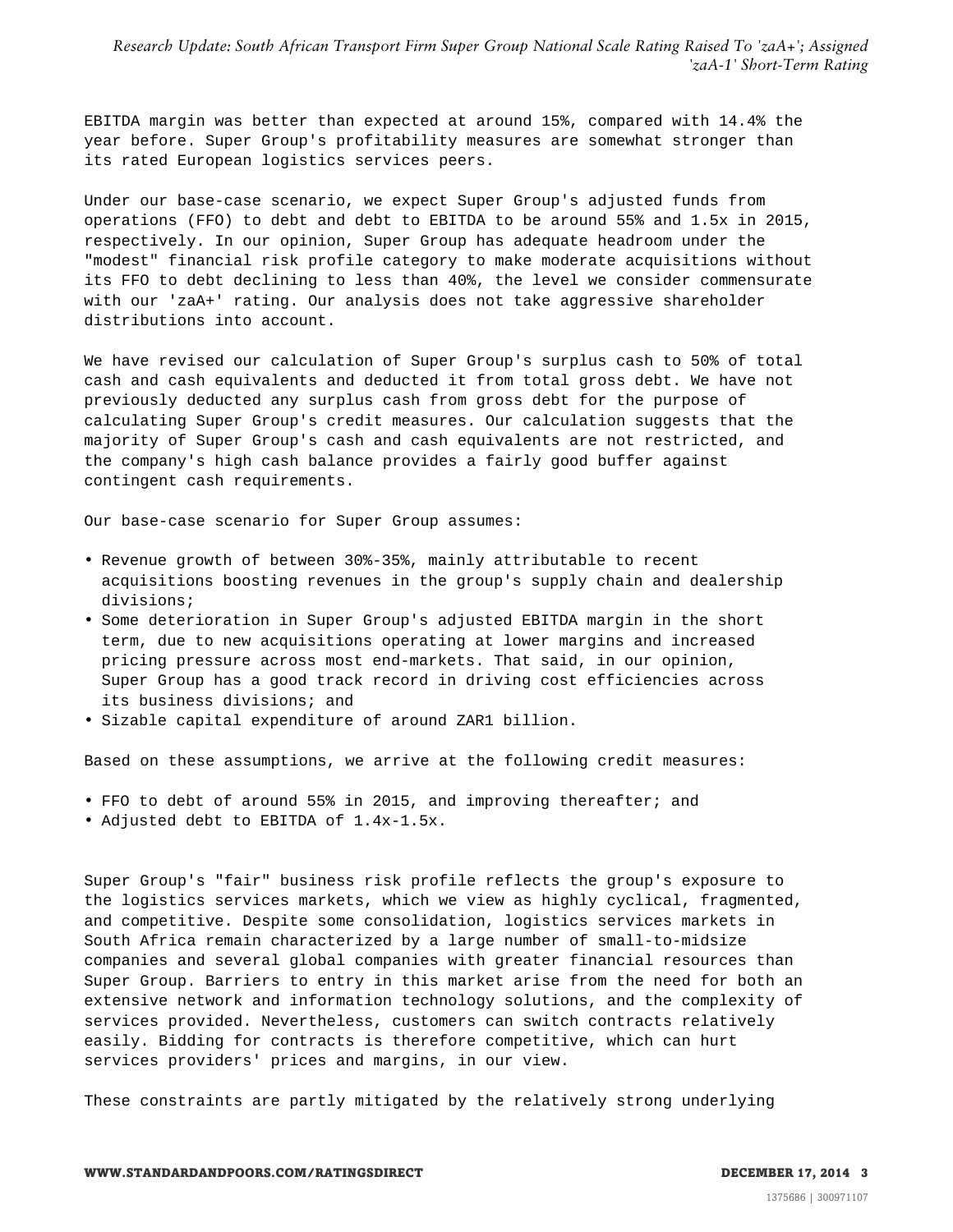growth fundamentals of the industry in South Africa, driven by globalization and fleet management needs. In our opinion, Super Group's supply chain business is still relatively small but has the potential to further expand into new end markets.

We could raise the rating if Super Group's revenues and profitability grow significantly, due to potential acquisitions and/or new contracts wins. We consider adjusted FFO to debt of more than 60%, on a sustainable basis, to be commensurate with a 'zaAA-' rating, all other things being equal. We could also take a positive rating action if the company was able to show a track record of successful acquisitions whilst maintaining adjusted FFO to debt in line with our base-case scenario.

We could lower the rating if Super Group's liquidity position deteriorates significantly as a result of weaker operating performance or cash flow generation than we anticipate, or if the group makes sizable debt-funded acquisitions or aggressive shareholder distributions. We could consider lowering the rating if the adjusted FFO to debt falls below 40%, all other things being equal.

#### Liquidity

The South African short-term national scale rating on Super Group is 'zaA-1,' reflecting our assessment of Super Group's liquidity as "adequate" under our criteria.

We believe that Super Group's eligible sources of cash should cover uses by over 1.2x for the next 12 months ending Sept. 30, 2015. Our liquidity assessment of "adequate" also indicates that sources will exceed uses, even if EBITDA declines by more than 15%.

The following are the principal liquidity sources for the 12 months to Sept. 30, 2015:

- Cash and cash-equivalents of about ZAR2.1 billion;
- Undrawn bank lines worth approximately ZAR215 million under a total revolver facility of ZAR795 million; and
- Our forecast of positive funds from operations of approximately ZAR1.5 billion.

The following are the principal liquidity uses for the 12 months to Sept. 30, 2015:

- Debt amortization of around ZAR654 million;
- Our expectations of working capital outflows of around ZAR224 million;
- Capital investments of around ZAR1 billion;
- Our assumption of acquisitions of around ZAR480 million (including the recent Allan Ford UK Ltd. acquisition); and
- Our expectation of share repurchases of around ZAR80 million.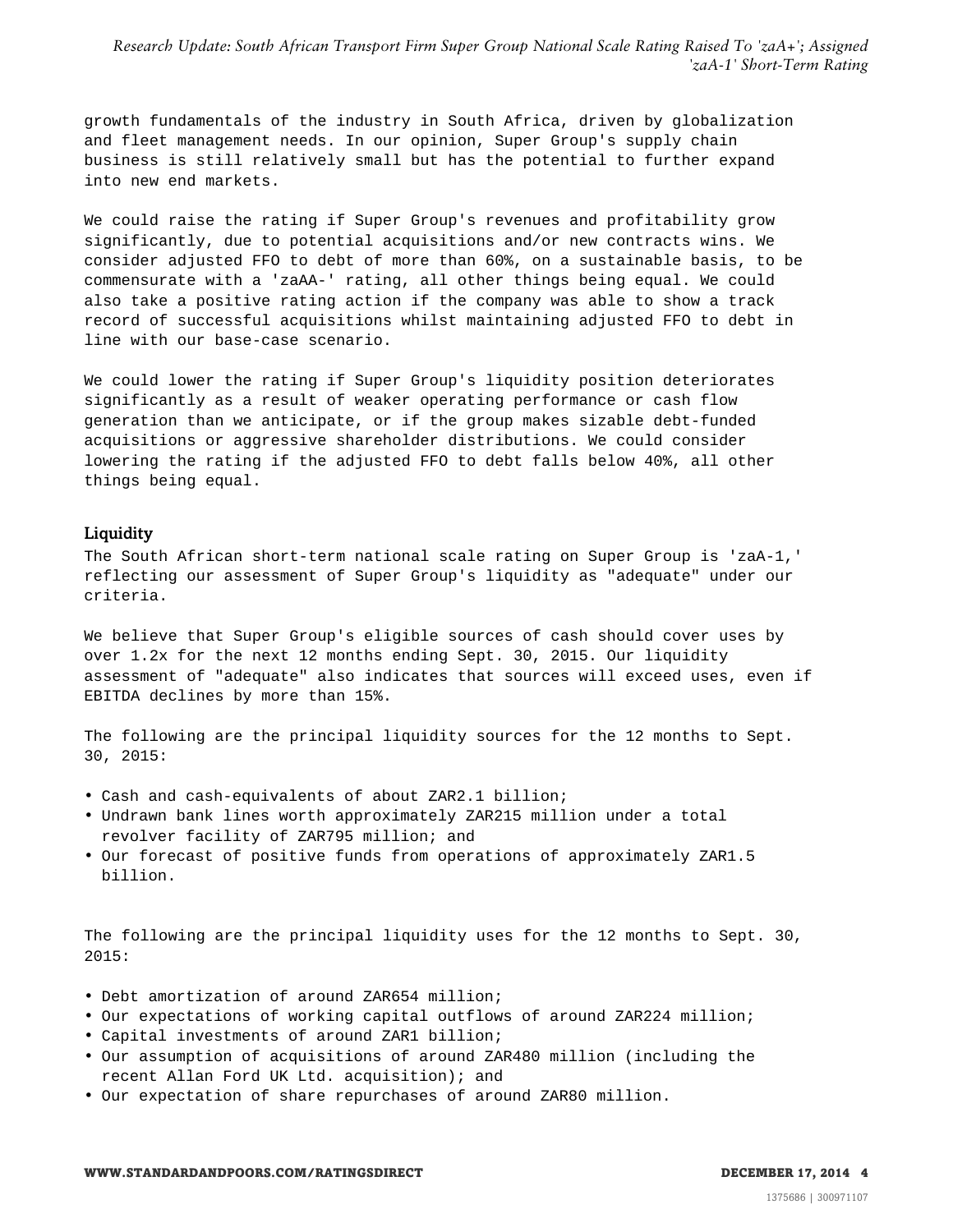*Research Update: South African Transport Firm Super Group National Scale Rating Raised To 'zaA+'; Assigned 'zaA-1' Short-Term Rating*

We understand that the general banking facility documentation includes minimum capital adequacy and net interest coverage ratios, to be tested quarterly. We expect that headroom under these covenants will remain adequate and that the group will be able to meet its cash needs with internally generated funds.

## <span id="page-4-0"></span>Ratings Score Snapshot

Business Risk: Fair

- Country Risk: Moderate
- Industry Risk: Low Risk
- Competitive Position: Fair

Financial Risk: Modest

• Cash Flow/Leverage: Modest

Modifiers:

- Diversification/Portfolio effect: Neutral
- Capital Structure: Neutral
- Liquidity: Adequate
- Financial policy: Negative (-1 notch)
- Management and Governance: Fair
- <span id="page-4-1"></span>• Comparable Rating Analysis: Neutral

### Related Criteria And Research

#### Related criteria

- Key Credit Factors For The Railroad and Package Express Industry, Aug. 12, 2014
- Methodology and Assumptions: Liquidity Descriptors for Global Corporate Issuers, Jan. 2, 2014
- Industry Risk, Nov. 19, 2013
- Corporate Methodology, Nov. 19, 2013
- <span id="page-4-2"></span>• Corporate Methodology–Ratios and Adjustments, Nov. 19, 2013

# Ratings List

| Upgraded; New Rating        |               |                |
|-----------------------------|---------------|----------------|
|                             | TΟ            | From           |
| Super Group Ltd.            |               |                |
| Corporate Credit Rating     |               |                |
| South Africa National Scale | zaA+/--/zaA-1 | $zaaA/---$ /-- |

#### **Additional Contact:**

Industrial Ratings Europe; Corporate\_Admin\_London@standardandpoors.com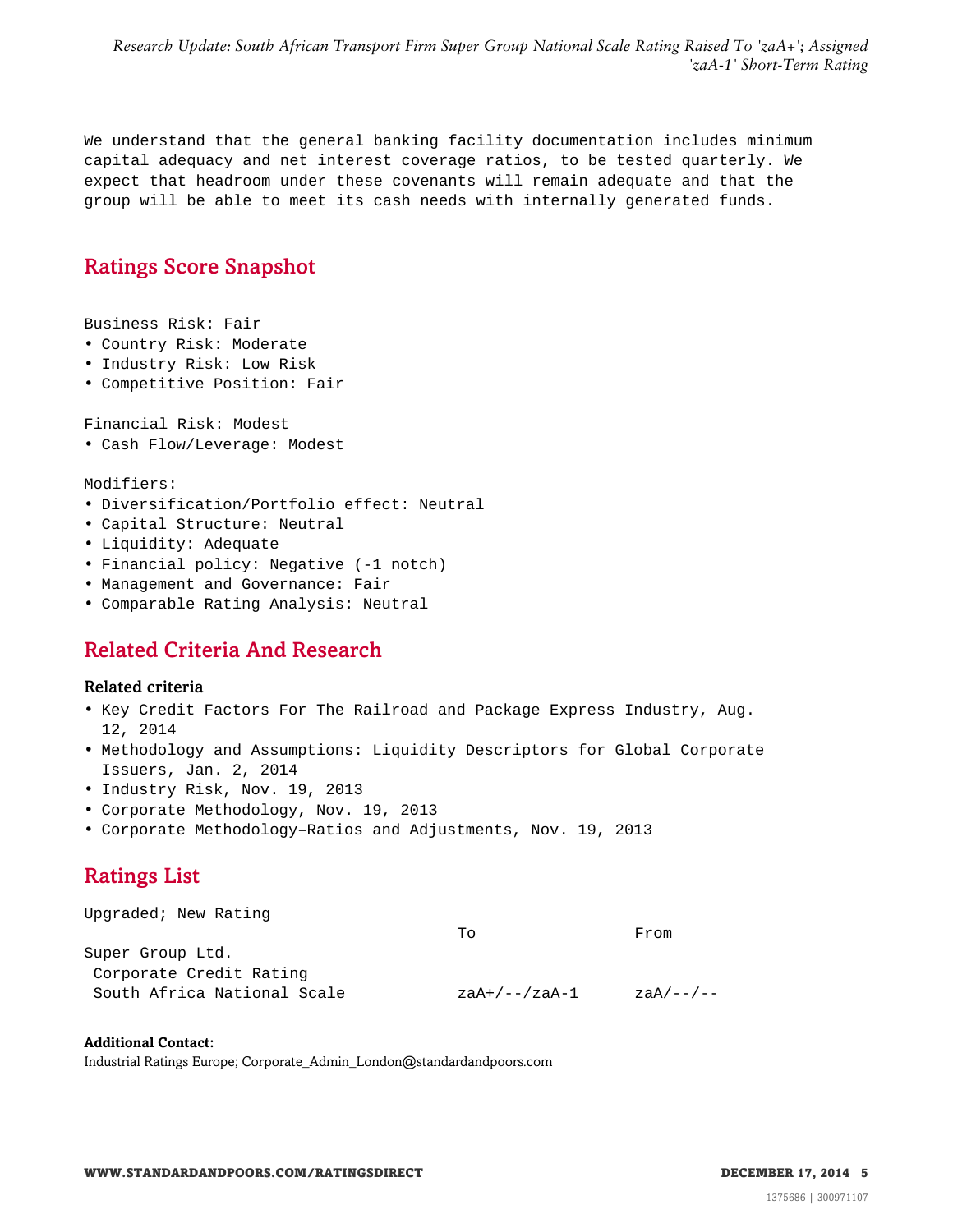*Research Update: South African Transport Firm Super Group National Scale Rating Raised To 'zaA+'; Assigned 'zaA-1' Short-Term Rating*

Complete ratings information is available to subscribers of RatingsDirect at www.globalcreditportal.com and at spcapitaliq.com. All ratings affected by this rating action can be found on Standard & Poor's public Web site at www.standardandpoors.com. Use the Ratings search box located in the left column. Alternatively, call one of the following Standard & Poor's numbers: Client Support Europe (44) 20-7176-7176; London Press Office (44) 20-7176-3605; Paris (33) 1-4420-6708; Frankfurt (49) 69-33-999-225; Stockholm (46) 8-440-5914; or Moscow 7 (495) 783-4009.